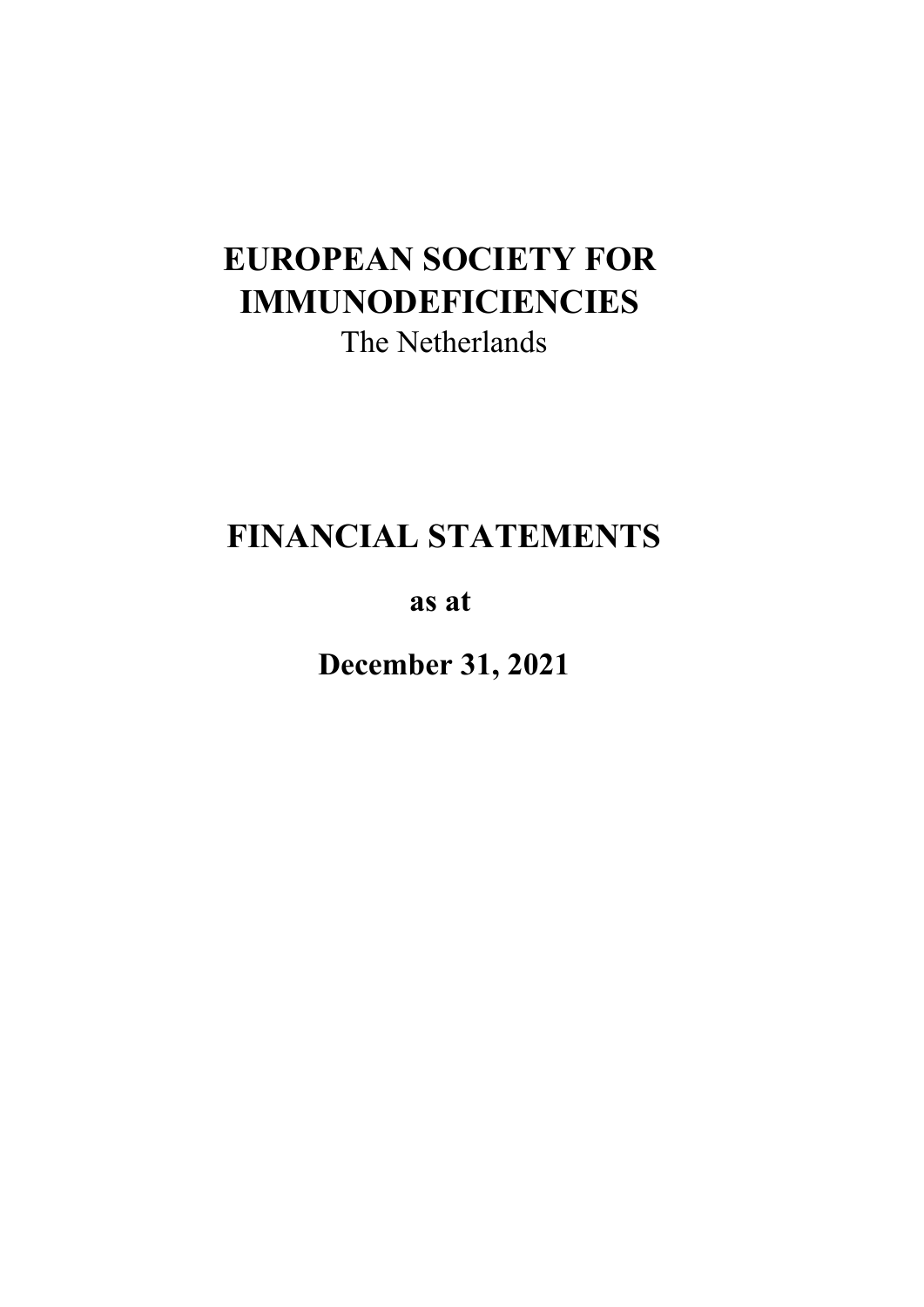# **EUROPEAN SOCIETY FOR IMMUNODEFICIENCIES, THE NETHERLANDS BALANCE SHEET AS AT 31 DECEMBER 2021 In Euro**

|                                                                                          | <b>Notes</b> | 2021<br><b>EUR</b>         | 2020<br><b>EUR</b>          |
|------------------------------------------------------------------------------------------|--------------|----------------------------|-----------------------------|
| <b>ASSETS</b>                                                                            |              |                            |                             |
| <b>Bank</b><br>Debtor - Credit Suisse Kenes account<br>Accrued income / Prepaid expenses | 3            | 839 318<br>59 0 84<br>7518 | 613 905<br>26 245<br>50 970 |
|                                                                                          |              | 905 920                    | 691 120                     |
| <b>LIABILITIES</b>                                                                       |              |                            |                             |
| Accounts payable                                                                         |              | 34 723                     | 21 228                      |
|                                                                                          |              | 34 723                     | 21 228                      |
| <b>GENERAL RESERVES</b>                                                                  |              |                            |                             |
| General reserves brought forward<br>Result of the year                                   | 2c/4         | 669 892<br>201 305         | 630 287<br>39 605           |
|                                                                                          |              | 871 197                    | 669 892                     |
|                                                                                          |              | 905 920                    | 691 120                     |
|                                                                                          |              |                            |                             |

<u>50 fr 19 ji</u> Authorized signatories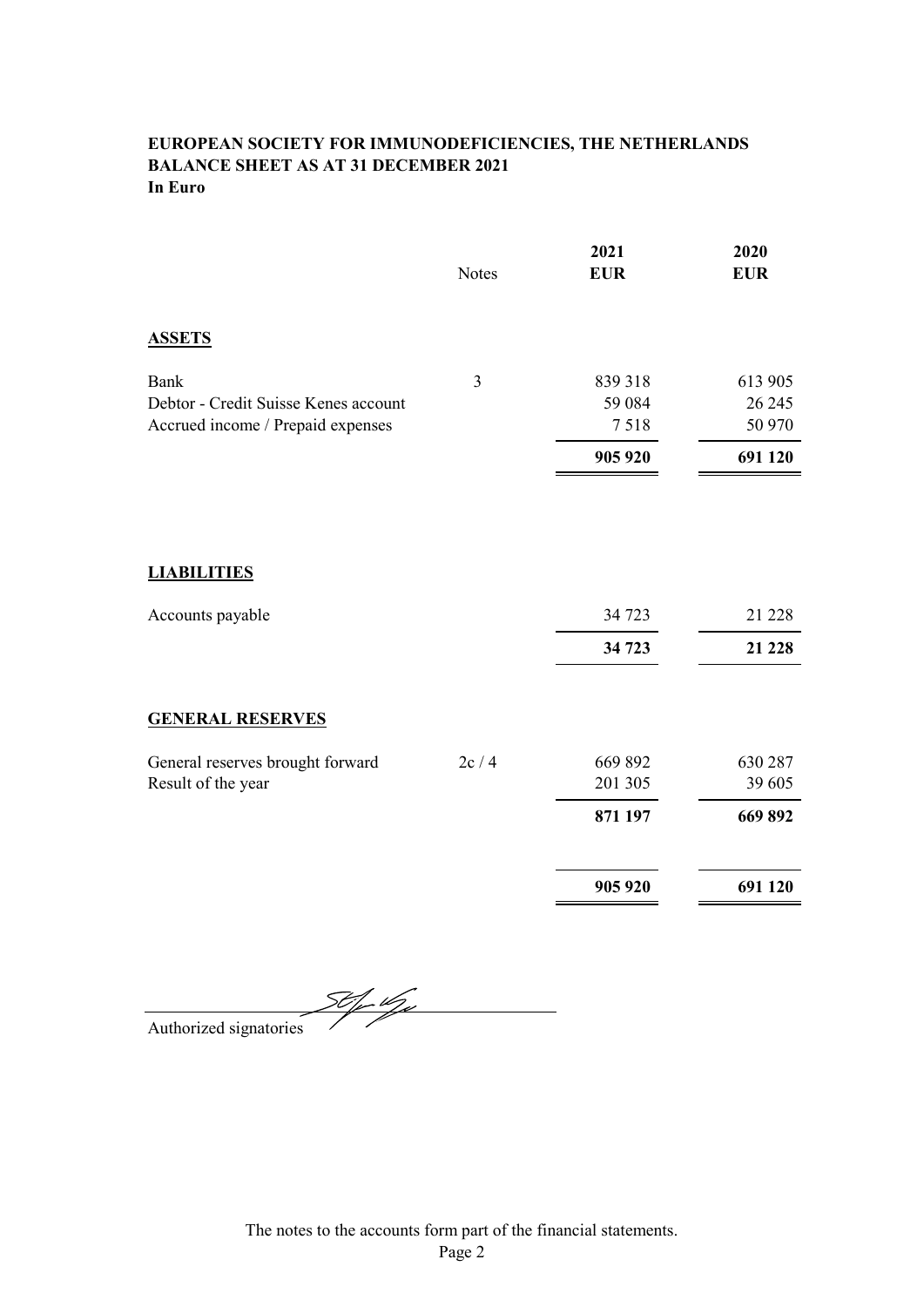# **EUROPEAN SOCIETY FOR IMMUNODEFICIENCIES, THE NETHERLANDS INCOME AND EXPENSES FROM 1 JANUARY TO 31 DECEMBER 2021 In Euro**

|                           | <b>Notes</b> | 2021<br><b>EUR</b> | 2020<br><b>EUR</b> |
|---------------------------|--------------|--------------------|--------------------|
| <b>INCOME</b>             |              |                    |                    |
| Membership dues           | 5            | 35 913             | 83 850             |
| Sponsorships Registry     | 6            | 120 000            | 60 000             |
| Sponsorships Unrestricted |              | 13839              |                    |
| Income on Congress        | 7            | 380 248            | 98 190             |
| <b>IAPIDS School</b>      |              |                    | 65 112             |
| Extraordinary income      | 8            | 9951               | 15 249             |
| Other income              |              | 200                |                    |
|                           |              | 560 151            | 322 401            |
|                           |              |                    |                    |

# **EXPENSES**

| Registry                 | 9 | 89 800   | 113 241 |
|--------------------------|---|----------|---------|
| IAPIDS school            |   |          | 60 600  |
| Awards and travel grants |   | 158 077  | 8454    |
| Meetings                 |   | 11 5 3 5 | 25 850  |
| Bank charges             |   | 1 709    | 1 2 1 3 |
| Membership               |   | 4 2 4 8  | 4 0 0 0 |
| Financial support        |   |          | 10457   |
| Administrative costs     |   | 32 1 12  | 36 339  |
| Legal fees               |   | 22 2 1 7 | 9467    |
| Website                  |   | 1 3 1 0  | 4715    |
| Working parties          |   | 28 278   |         |
| <b>Education</b> online  |   | 9 5 6 0  | 8460    |
|                          |   | 358 846  | 282 796 |

| <b>Result of the year</b> | 201 305 | 39 605 |
|---------------------------|---------|--------|
|                           |         |        |

St for Uge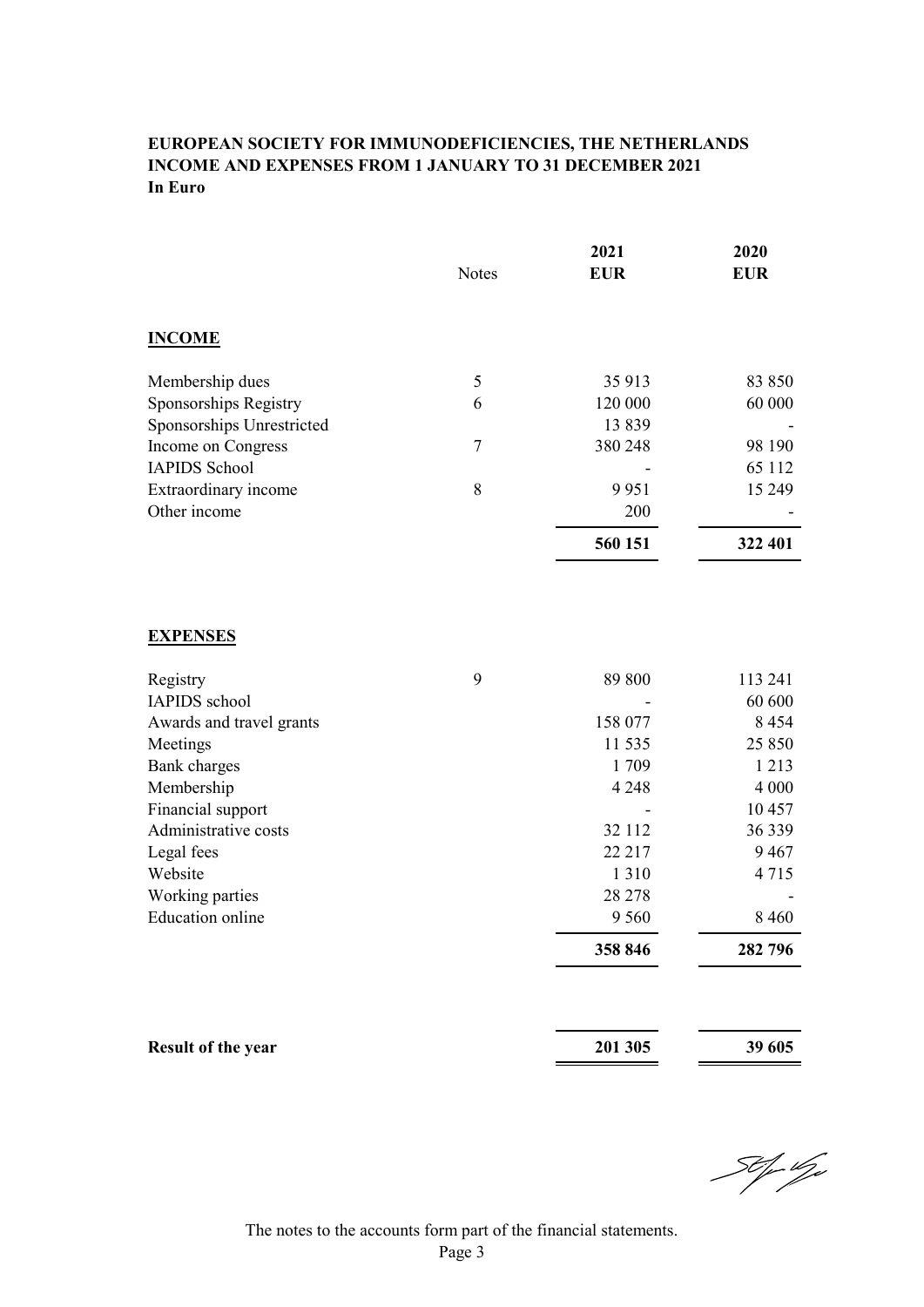# **EUROPEAN SOCIETY FOR IMMUNODEFICIENCIES, THE NETHERLANDS NOTES TO THE FINANCIAL STATEMENTS AS AT 31 DECEMBER 2021**

# **1- GENERAL**

EUROPEAN SOCIETY FOR IMMUNODEFICIENCIES, THE NETHERLANDS "ESID", is a nonprofit organization registered in The Netherlands.

ESID's objectives are:

- **-** To facilitate the exchange of ideas and information among physicians, scientists and other investigators who are concerned with immunodeficiency diseases,
- **-** To promote research on the causes and mechanisms of these disorders,
- **-** To encourage clinicians and investigators in research institutions or private industry to share their knowledge of diagnostic and management procedures, and of immunologically active drugs,
- **-** To promote the application and the dissemination of recent advances in biomedical science for the prevention, diagnosis and treatment of immunodeficiency diseases,
- **-** To foster excellence in research and medical practice,
- **-** To promote interaction with nurses and patient associations, so as to increase exchange of information among patients, parents, nurses, doctors and researchers.

The administration office is at: Mirjam van der Burg, Mijnbouwstraat 23, 2628RV Delft, Netherlands.

Its executive committee board members are as follows:

- **-** Isabelle Meyts, President
- **-** Eleonora Gambineri, Secretary
- **-** Stefano Volpi, Treasurer

## **2 - BASIS OF PRESENTATION AND ACCOUNTING POLICIES**

The accompanying accounts have been prepared under principles of accounting generally accepted for associations. The most significant accounting policies are:

#### **a) Reporting currency**

These financial statements have been prepared in Euro currency.

#### **b) Accrual basis**

These financial statements have been prepared on an accruals basis.

#### **c) Taxation**

Due to the charitable nature of its activities, ESID has obtained ANBI status in The Netherlands. To preserve this status, it is necessary that the reserves, which should not exceed 1 to 1,5 times the annual expenses for the general cause, are used to continue to support the charitable and research activities performed by the society.

50 fr 19 j